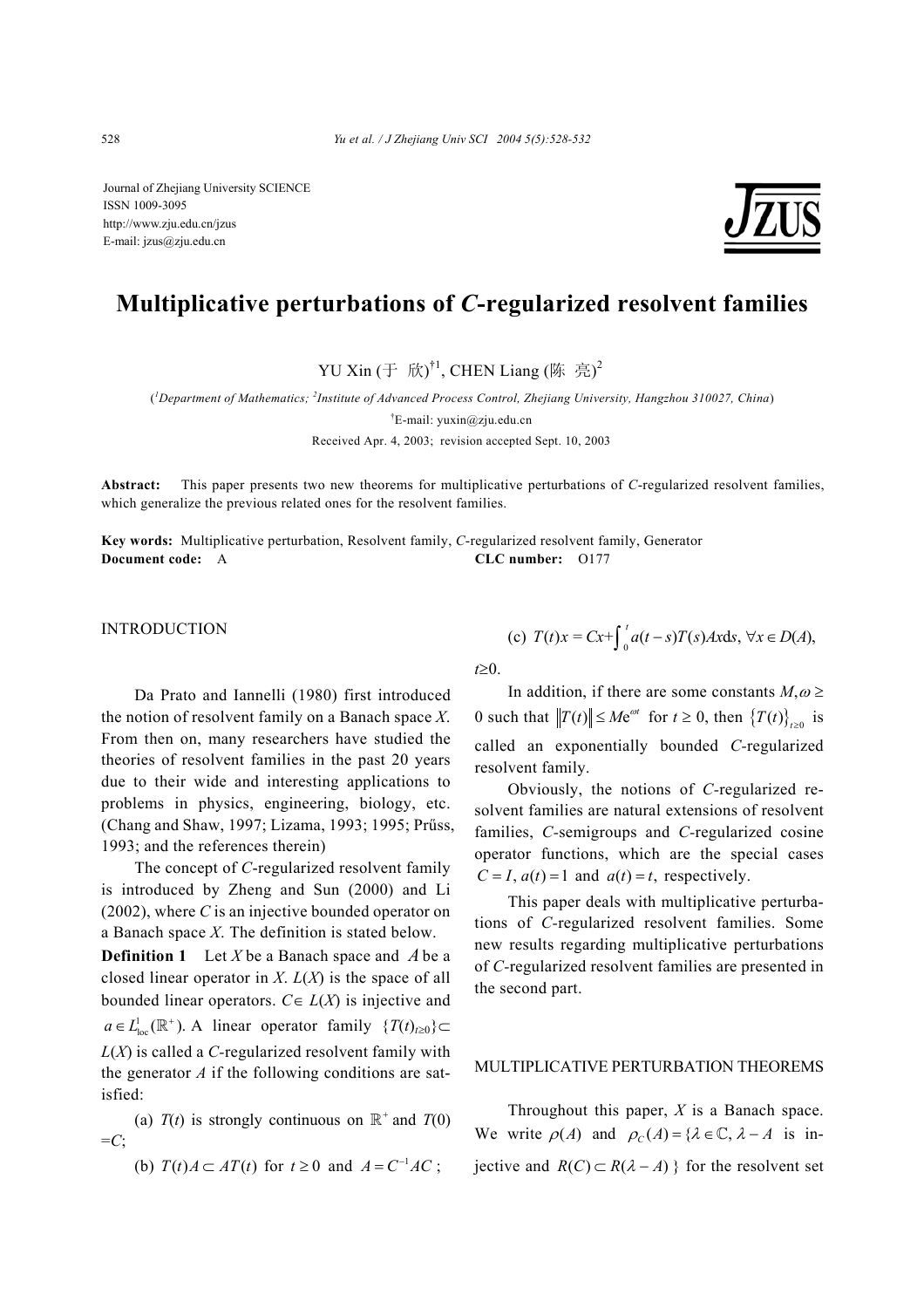and the *C-*regularized resolvent set of *A*.

**Theorem 1** Let *A* be a closed densely defined linear operator in *X* and  $B \in L(X)$ .  $C \in L(X)$  is injective. *BC*=*CB* and  $A = C^{-1}AC$ . The following statements hold.

(a) If *BA* generates a *C-*regularized resolvent family on *X*, then so does *AB*.

(b) If *AB* generates a *C-*regularized resolvent family on *X*, then so does *BA* provided  $\rho(BA) \neq \emptyset$ . **Proof** (a) Let  ${T(t)}_{t\geq0}$  be the *C*-regularized resolvent family on *X* generated by *BA*. Then by Definition 1, noting the denseness and closedness of *A*, we have

$$
T(t)BA \subset BAT(t), \int_{0}^{t} a(t-s)T(s)xds \in D(BA) = D(A),
$$
  

$$
t \ge 0, x \in X
$$
 (1)

and

$$
T(t)x = Cx + BA \int_0^t a(t-s)T(s)x \, ds, t \ge 0, x \in X. \tag{2}
$$

So  $x \mapsto A \int_0^t a(t-s)T(s)Bx ds$  define a bounded linear operator family on *X.* Set

$$
R(t)x = Cx + A \int_0^t a(t-s)T(s)Bx \, ds, \, t \ge 0, \, x \in X. \tag{3}
$$

We see easily, by Eq.(2) and the fact that the graph norms of *A* and *BA* are equivalent, that  ${R(t)}_{t=0}$  is a strongly continuous family of bounded linear operators on  $X$ . Furthermore, by Eqs.(1), (2) and (3), we obtain that

$$
R(t)ABx = CABx + A\int_0^t a(t-s)T(s)BABxds
$$
  
=  $ABCx + ABA\int_0^t a(t-s)T(s)Bxds$   
=  $ABR(t)x, t \ge 0, x \in D(AB),$  (4)  
 $BR(t)x = BCx + BA\int_0^t a(t-s)T(s)Bxds = T(t)Bx,$   
 $t \ge 0, x \in X.$ 

It follows that for  $t \geq 0$ ,  $x \in X$ ,

$$
B\int_0^t a(t-s)R(s)xds = \int_0^t a(t-s)T(s)Bxds \in D(A)
$$

and

$$
AB \int_0^t a(t-s)R(s)x ds = A \int_0^t a(t-s)T(s)Bx ds
$$
  
= R(t)x - Cx.

By Eq.(4) and the closedness of *AB*, this indicates

$$
R(t)x - Cx = \int_0^t a(t-s)R(s)ABxds, x \in D(AB). \tag{5}
$$

Combined with  $C^{-1}ABC = C^{-1}ACB = AB$ , Eqs.(4) and (5) show that *AB* generates a *C-*regularized resolvent family  ${R(t)}_{\infty}$ .

(b) Suppose *AB* generates a *C-*regularized resolvent family. Take  $\mu \in \rho(BA)$  and put

$$
A_0 = (\mu - BA)B, \ B_0 = A(\mu - BA)^{-1}.
$$

Then  $A_0$  is a closed linear operator and  $B_0 \in L(X)$ . By the hypothesis we know that  $B_0A_0=AB$  generates a *C*-regularized resolvent family and  $B_0C = CB_0$ . Since  $\rho (BA) \neq \emptyset$ , we have  $C^{-1}BAC = BA$ . Then it follows that

$$
C^{-1}A_0C = \mu B - C^{-1}BABC = \mu B - C^{-1}BACB
$$
  
=  $(\mu - BA)B = A_0.$ 

Thus  $A_0$ ,  $B_0$  satisfy the conditions of (a) and  $A_0B_0=$ *BA* generate a *C-*regularized resolvent family on *X*.

Before the next perturbation theorem, we must give the following two results.

**Lemma 1** If  $R_c(\lambda, A) = R_c(\lambda, \overline{A})$  for some  $\lambda \in$  $\rho_c(A) \cap \rho_c(\overline{A})$ , then  $C^{-1}AC = C^{-1}\overline{AC}$ , where  $R_c(\lambda, \overline{A})$  $A = (\lambda - A)^{-1}C$  is the *C*-resolvent.

**Proof** It is easy to verify. We omit its proof.

In the following, we assume that *A* is dense,  $a \neq 0$  a.e. and  $T(t)$ ,  $a(t)$  are exponentially bounded, i.e., there exist *M*,  $\omega \ge 0$  such that  $||T(t)|| \le Me^{\omega t}$  and  $|a(t)| \le Me^{\omega t}$ . Then we can denote by  $\hat{a}(\lambda)$  and  $\hat{T}(t)$ the Laplace transforms of  $a(t)$  and  $T(t)$ .

**Theorem 2** Suppose that  $\{T(t)\}_{t\geq0} \subset L(X)$  is a strongly continuous bounded linear operator family. Then  ${T(t)}_{t>0}$  is an exponentially bounded *C*-regularized resolvent family with the generator *A*. If and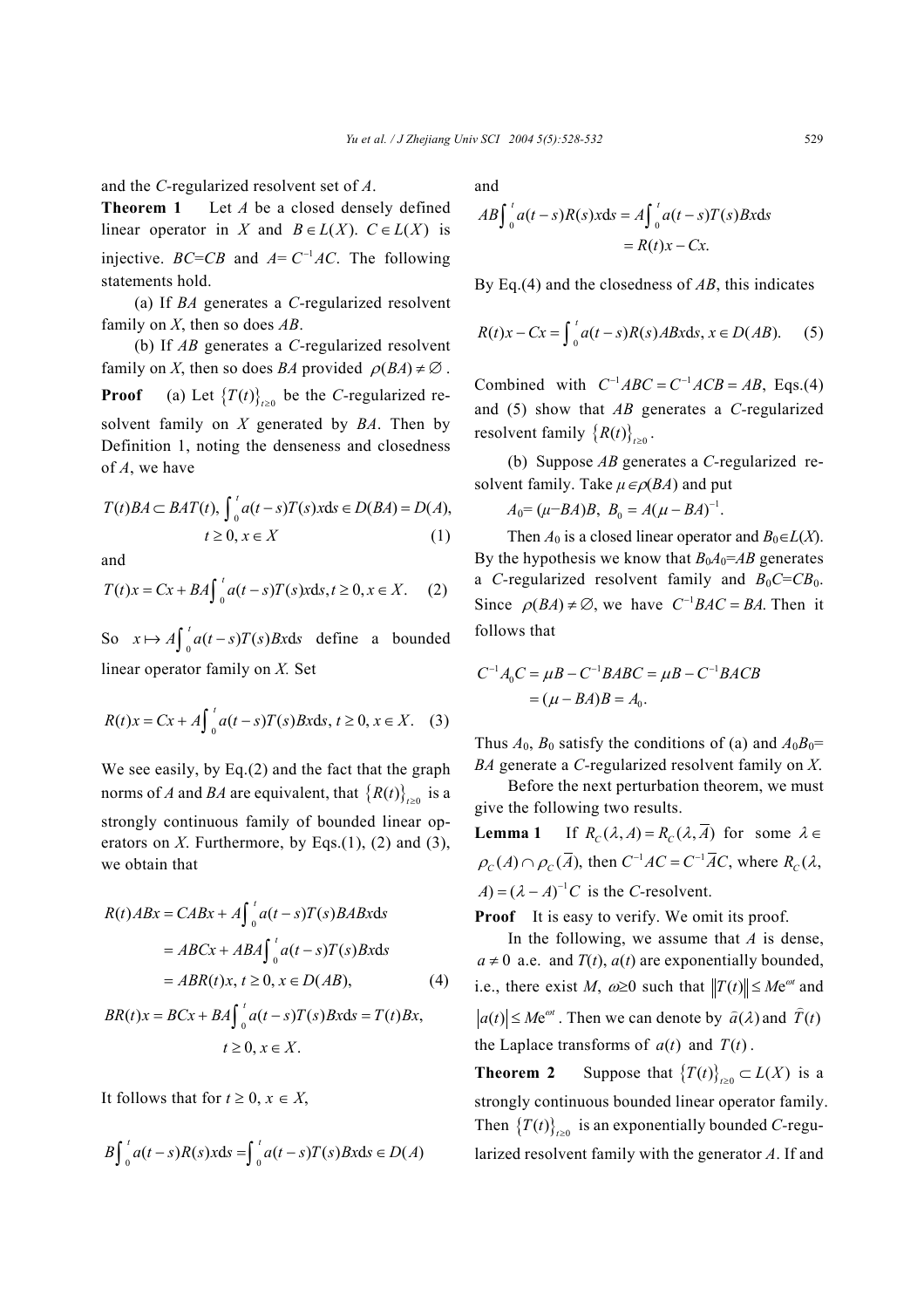only if there exists  $\omega \geq 0$  such that

(a) 
$$
A = C^{-1}AC
$$
;  
\n(b)  $\frac{1}{\hat{a}(\lambda)} \in \rho_C(A)$  for  $\lambda > \omega$  with  $\hat{a}(\lambda) \neq 0$ ;  
\n(c)  $(\lambda - \lambda \hat{a}(\lambda)A)^{-1}Cx = \int_0^\infty e^{-\lambda t} T(t) x dt$  for  $\forall x \in X$ ,

 $λ > ω$ .

If (a) is replaced by  $A \subset C^{-1}AC$ , then  $\{T(t)\}_{t \geq 0}$ is an exponentially bounded *C-*regularized resolvent family with the generator  $C^{-1}AC$ .

**Proof** The first conclusion has been proved by Zheng and Sun (2000) and Li (2002). Let  $C^{-1}AC =$  $\overline{A}$ . To prove the second conclusion, we only need to show  $\overline{A} = C^{-1} \overline{A} C$ . We see easily that  $\lambda - \lambda \hat{a} (\lambda) \overline{A}$ is injective for  $\lambda > \omega$ .

Let  $v = (\lambda - \lambda a(\lambda) A)^{-1} Cx$ ,  $x \in X$ ,  $\lambda > \omega$ . We have  $y \in D(A) \subset D(\overline{A})$  and  $(\lambda - \lambda \hat{a}(\lambda)\overline{A})y = (\lambda$  $-\lambda \hat{a}(\lambda) \overline{A}$  $(\lambda - \lambda \hat{a}(\lambda)A)^{-1}$  $Cx = Cx$ , which imply  $y =$  $(\lambda - \lambda \hat{a}(\lambda) \overline{A})^{-1}$  Cx, i.e.,

$$
(\lambda - \lambda \widehat{a}(\lambda)\overline{A})^{-1}Cx = (\lambda - \lambda \widehat{a}(\lambda)A)^{-1}Cx.
$$
 (6)

By the assumption of  $a(t)$  and the uniqueness theorem for Laplace transform, it follows that there exists  $\lambda > \omega$  such that  $\hat{a}(\lambda) \neq 0$ . Then by Eq.(6) and Lemma 1, we have  $\overline{A} = C^{-1}AC = C^{-1}\overline{A}C$ .

The next perturbation theorem will be based on the following assumption (H).

(H) *a*(*t*) is of bounded variation on each compact interval [0,*T*],  $T \ge 0$  and  $a(0)=0$ .

In this case we define the operator  $S(t)$  by  $S(t) = \int_0^t T(t-s)x da(s)$  for  $x \in X$  and  $t \in [0, T]$ .

**Theorem 3** Let *A* be a generator of an exponentially bounded *C-*regularized resolvent family  ${T(t)}_{t=0}$  on *X*. *a*(*t*) satisfies the assumption (H). Let  $B \in L(X)$ ,  $R(B) \subset R(C)$ . If *B* satisfies the following conditions:  $(M1)$  For  $f \in C([0, \infty], X)$ ,

$$
\int_0^t S(t-s)C^{-1}Bf(s)ds \in D(A) \text{ for } t \ge 0 \text{ and}
$$
  

$$
\left\|A\int_0^t S(t-s)C^{-1}Bf(s)ds\right\| \le M \int_0^t e^{\omega(t-s)}\left\|f(s)\right\| ds \text{ for } t \ge 0;
$$

(M2) There exists a bounded injective operator *C*<sup>1</sup> on *X* such that  $R(C_1) \subset R(C)$ ,  $C_1A(I+B) \subset A(I+B)C_1$ , then  $C_1^{-1}A(I + B)C_1$  generates an exponentially bounded *C*1-regularized resolvent family on *X*.

**Proof** We first define a family of operator  $T_n(t)$   $(t \geq 0, n \in N_0)$  on X as follows:  $T_n(t)x = T(t)x$ and

$$
T_n(t)x = A \int_0^t S(t-s)C^{-1} B T_{n-1}(s)x \, ds, \, x \in X, \, n \in N. \tag{7}
$$

Next we will show by induction that (i) for  $x \in X$ ,  $T_n(t)x \in C([0, \infty], X)$ , *k*

(ii) for 
$$
t \ge 0
$$
,  $||T_k(t)|| \le M^{k+1} \frac{t^k}{k!} e^{\omega t}$ .

For  $n=0$ , these follow immediately from the hypothesis. If (i), (ii) are true for  $n=k$ , then, by Eq. (7) and (M1) we can easily obtain that  $T_{k+1}(t)x \in$  $C([0, \infty], X)$  and

$$
||T_{k+1}(t)x|| = ||A\int_0^t S(t-s)C^{-1}BT_k(s)xds||
$$
  
\n
$$
\leq M \int_0^t e^{\omega(t-s)} ||T_k(s)x|| ds
$$
  
\n
$$
\leq M^{k+2} \frac{t^{k+1}}{(k+1)!} e^{\omega t} ||x||.
$$

So (i), (ii) hold. Set

$$
R(t)x = \sum_{n=0}^{\infty} T_n(t)C^{-1}C_1x, t \ge 0, x \in X.
$$
 (8)

By (ii) and  $C^{-1}C_1 \in L(X)$  it is easy to see that the series Eq.(8) uniformly converges on any compact interval of  $\mathbb{R}^+$ , which implies that the operator  $R(t)$  is well defined. Obviously we have  $R(t)$   $\leq M$   $\left\| C^{-1}C_1 \right\| e^{(\omega+M)t}$  and  $R(t)$  is strongly continuous on  $\mathbb{R}^+$ . By Eqs.(7) and (8), we know that the following equation holds:

$$
R(t)x = T(t)C^{-1}C_1x + A\int_0^t S(t-s)C^{-1}BR(s)xds,
$$
  
\n $x \in X, t \ge 0.$  (9)

For  $x \in X$  and large enough  $\lambda$ , we can define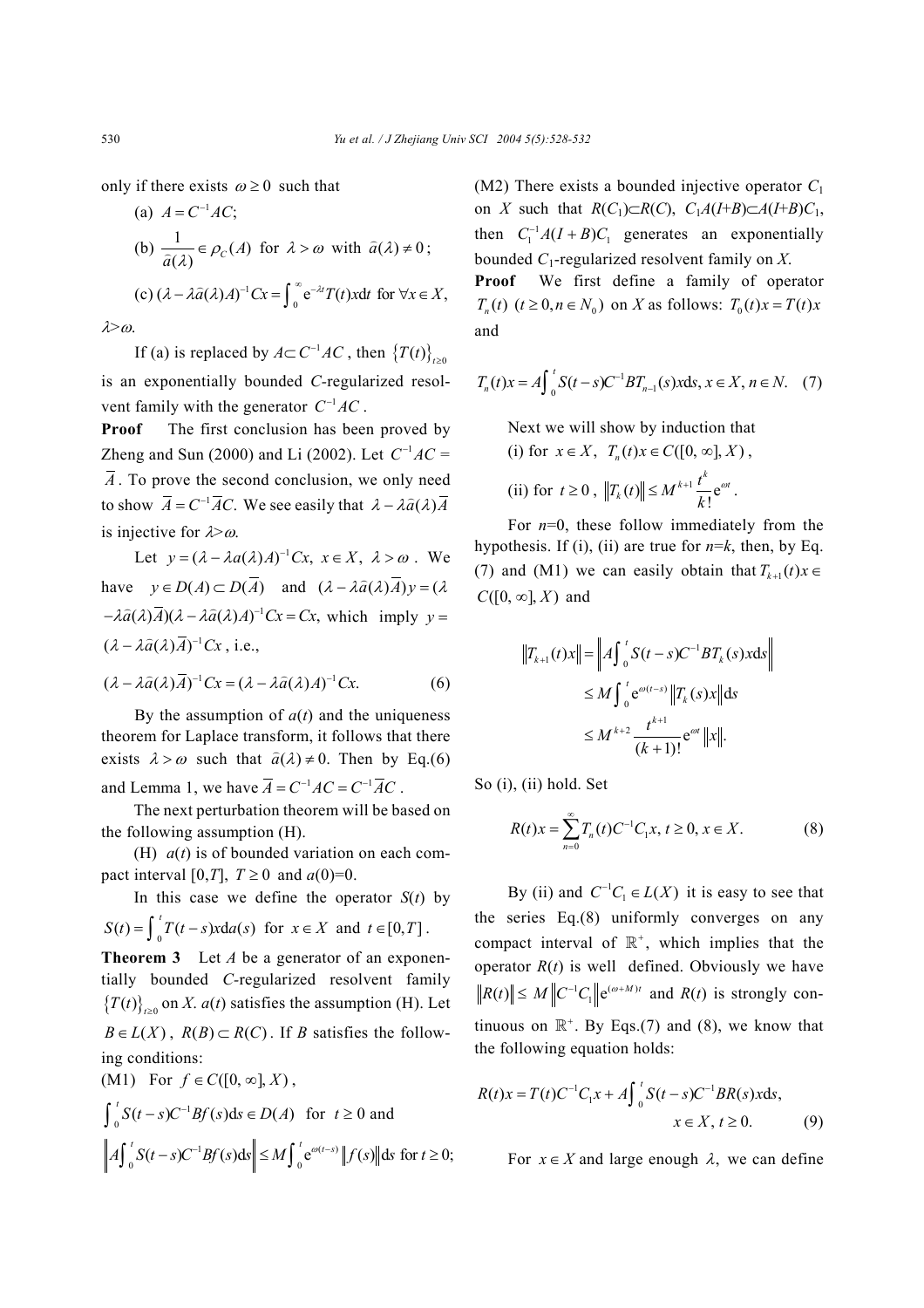the Laplace transform of  $R(t)$  by

$$
\widehat{R}(\lambda)x = \int_0^\infty e^{-\lambda t} R(t)x dt.
$$

Taking Laplace transform with Eq.(9) for large enough  $\lambda$ , we have

$$
\hat{R}(\lambda)x = (\lambda - \lambda \hat{a}(\lambda)A)^{-1}C_1x + \lambda \hat{a}(\lambda)A(\lambda - \lambda \hat{a}(\lambda)A)^{-1}B\hat{R}(\lambda)x, \qquad x \in X.
$$

Then we have

$$
(I + B)\hat{R}(\lambda)x = (\lambda - \lambda \hat{a}(\lambda)A)^{-1}C_1x + \lambda(\lambda - \lambda \hat{a}(\lambda)A)^{-1}B\hat{R}(\lambda)x, \quad x \in X,
$$

which implies  $R((I + B)\hat{R}(\lambda)) \subset D(A)$  and  $(\lambda - \lambda \hat{a}$ .  $(\lambda)A( (I + B)\overline{R}(\lambda)x = C_1x + \lambda BR(\lambda)x, x \in X, \text{ i.e.,}$ 

$$
(\lambda - \lambda \widehat{a}(\lambda)A(I + B))\widehat{R}(\lambda)x = C_1x, x \in X.
$$
 (10)

In the following we will prove that when  $\lambda$  is large enough the operator  $\lambda - \lambda \hat{a}(\lambda) A(I + B)$  is injective. Since for  $\forall x \in D(\lambda - \lambda \hat{a}(\lambda)A(I + B))$ 

$$
(\lambda - \lambda \widehat{a}(\lambda)A(I + B))x = (\lambda - \lambda \widehat{a}(\lambda)A)(I - \lambda \widehat{a}(\lambda)A(\lambda
$$

$$
-\lambda \widehat{a}(\lambda)A)^{-1}B)x, \qquad (11)
$$

we only need prove  $I - \lambda \hat{a}(\lambda)A(\lambda - \lambda \hat{a}(\lambda)A)^{-1}B$  is injective. Set

$$
W(t)x = A \int_0^t S(t-s)C^{-1}Bx \, ds, \, x \in X, \, t \ge 0. \tag{12}
$$

Hence by (M1), we have

$$
||W(t)|| \le \frac{M}{\omega} (e^{\omega t} - 1) \quad (t \ge 0) \quad \text{if} \quad \omega > 0
$$
  
or  

$$
||W(t)|| \le Mt \quad (t \ge 0) \quad \text{if} \quad \omega = 0
$$
 (13)

We denote by  $\hat{W}(\lambda)$  the Laplace transform of  $W(t)$ for large enough  $\lambda$ . Then by Eqs.(12) and (13), we have  $\|\lambda \hat{a}(\lambda)A(\lambda - \lambda \hat{a}(\lambda)A)^{-1}B\| = \|\lambda \hat{W}(\lambda)\| \to 0$ , as  $\lambda \rightarrow \infty$ , which implies that

 $\left\| \lambda \hat{a}(\lambda) A(\lambda - \lambda \hat{a}(\lambda)A)^{-1} B \right\| \leq 1$  for large enough  $\lambda$ . Therefore  $I - \lambda \hat{a}(\lambda)A(\lambda - \lambda \hat{a}(\lambda)A)^{-1}B$  is invertible, i.e.,  $\lambda - \lambda \hat{a}(\lambda) A(I + B)$  is injective. When  $\lambda$  is large enough, by Eq.(10) we obtain that

$$
(\lambda - \lambda \widehat{a}(\lambda)A(I + B))^{-1}C_1x = \int_0^\infty e^{-\lambda t} R(t)xdt, x \in X.
$$

Thus by Theorem 2,  $C_1^{-1}A(I + B)C_1$  generates an exponentially bounded *C*<sub>1</sub>-regularized resolvent.

**Corollary 1** Let *A* be a generator of a *C-*regularized resolvent family  ${T(t)}_{t\ge0}$  on *X*. The conditions in Theorem 3 hold. If we also suppose  $(\omega, \infty) \in \rho(A)$ , then *A*(*I*+*B*) generates an exponentially bounded *C*1-regularized resolvent family.

**Proof** By Theorem 3 and its proof we know  $C_1^{-1}A$ .  $(I + B)C_1$  generates an exponentially bounded  $C_1$ regularized resolvent family and for large enough  $\lambda$  the operator  $I - [\lambda \hat{a}(\lambda)A(\lambda - \lambda \hat{a}(\lambda)A)^{-1}B]$  is invertible. Because of the uniqueness property of Laplace transform and the assumption on  $a(t)$ , we see easily that there exists large enough  $\lambda > 0$  such that  $\hat{a}(\lambda) \neq 0$ . So by Eq.(11) and  $(\omega, \infty) \in \rho(A)$ , it follows that  $\rho(A(I+B))\neq\emptyset$ , which implies  $C_1^{-1}A(I+B)$  $B)C_1 = A(I + B)$ .

**Definition 2** A Banach space  $(Z, ||\cdot||_Z)$  is said to satisfy condition (Z) with respect to  ${T(t)}_{t\geq0}$  which is a *C-*regularized resolvent family with the generator *A* if

(Z1) *Z* is continuously embedded in  $[R(C)]$ and  $[R(C)]$  is continuously embedded in *X*;

\n- (Z2) for all continuous functions\n 
$$
f \in C([0, \infty], Z),
$$
\n
$$
\int_0^t S(t - s) C^{-1} f(s) \, \mathrm{d}s \in D(A), t \ge 0;
$$
\n
\n- (Z3)\n
$$
\left\| A \int_0^t S(t - s) C^{-1} f(s) \, \mathrm{d}s \right\| \le M \int_0^t e^{\omega(t - s)} \left\| f(s) \right\|_Z \, \mathrm{d}s.
$$
\n
\n

**Corollary 2** Suppose Banach space *Z* satisfies condition (Z) with respect to a *C-*regularized resolvent family  ${T(t)}_{t\ge0}$  with the generator *A*.